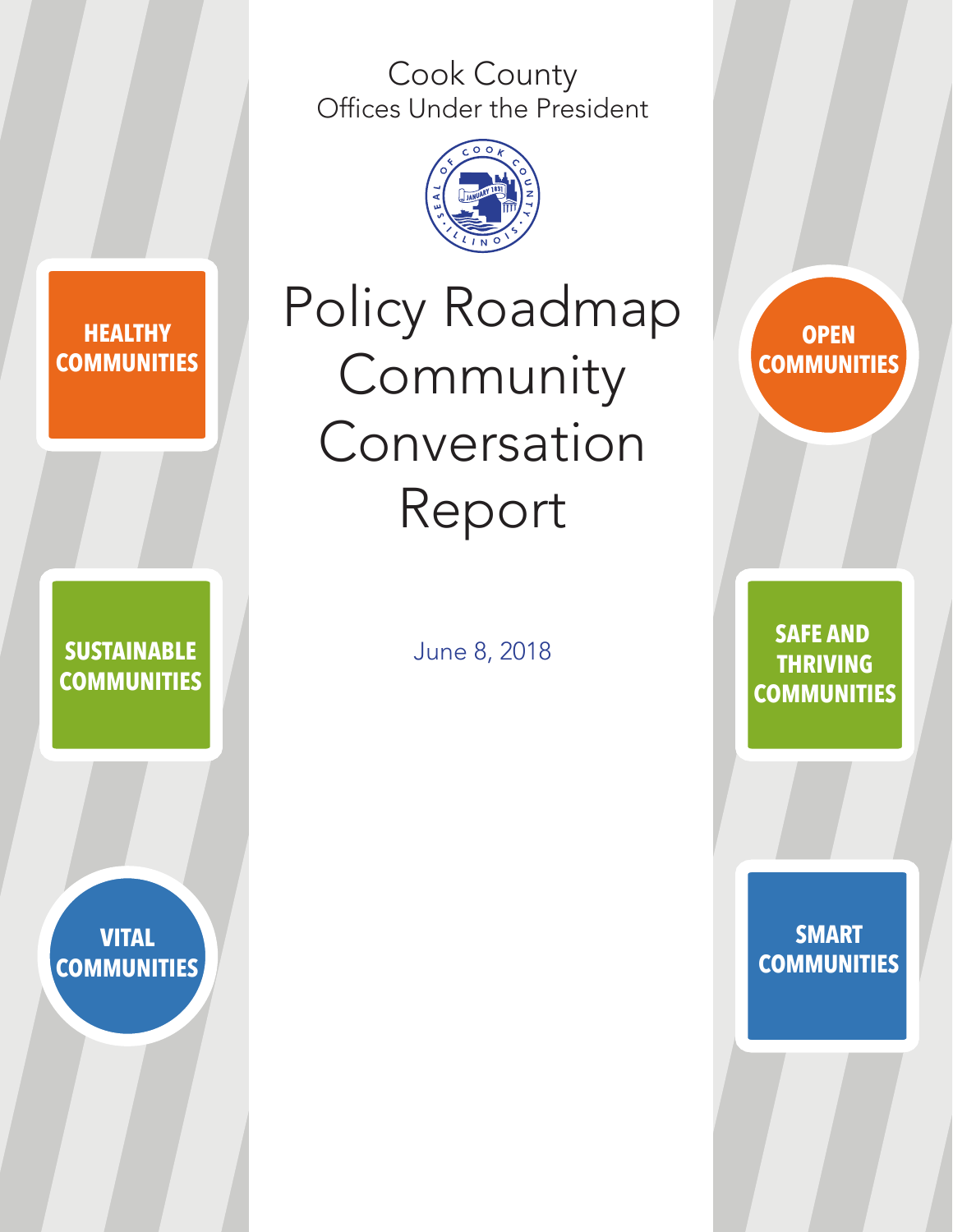### Table of Contents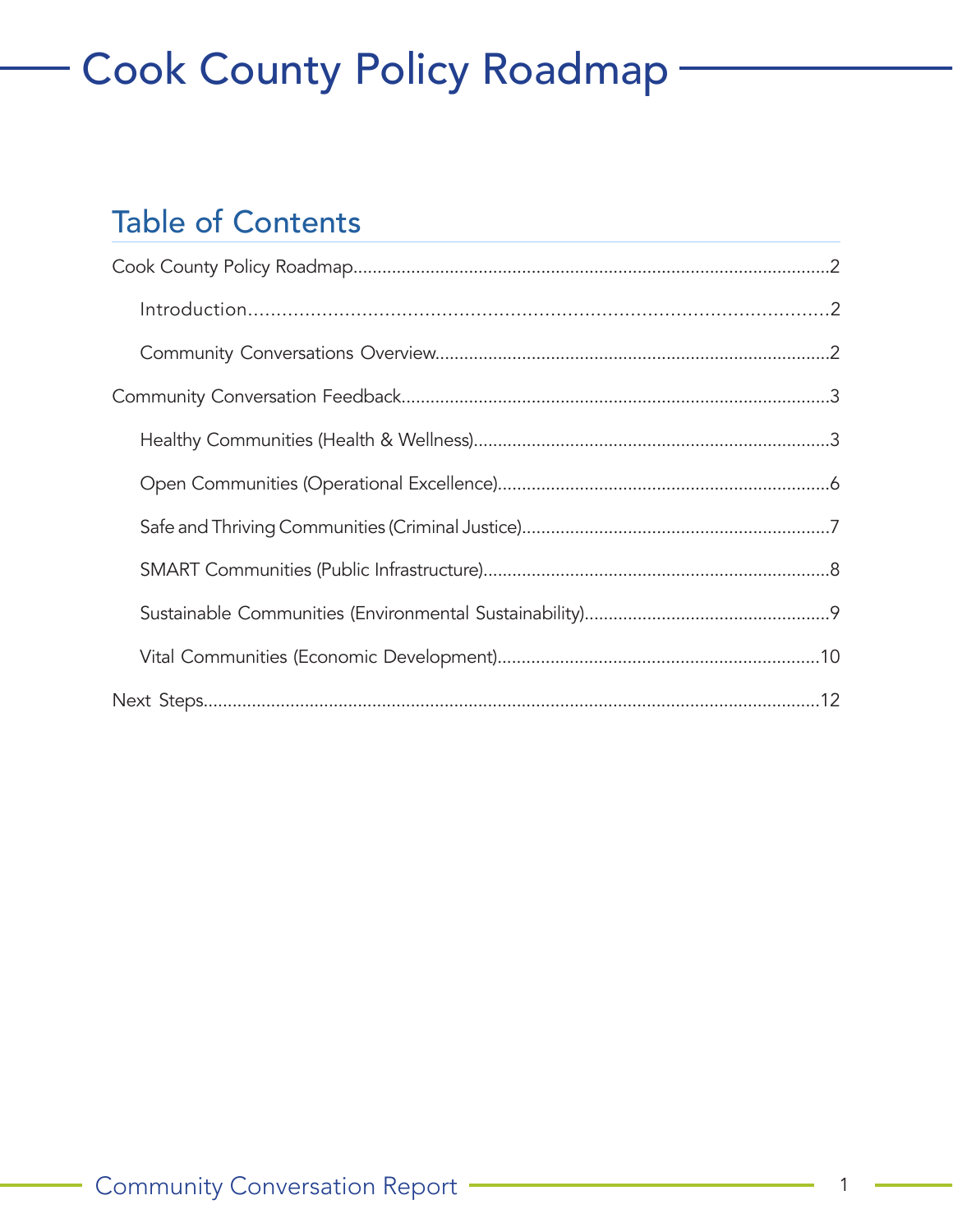### Introduction

The President of the Cook County Board of Commissioners is the Chief Executive Officer of Cook County, and is charged with presenting a balanced budget to the Board of Commissioners each year. In addition, the President oversees the Offices under the President (OUP), which spans six bureaus and 34 offices and carries out operational and administrative functions to support the work of the entire County government.

Since taking office in 2010, President Preckwinkle has provided strong leadership by transforming County government; promoting fiscal responsibility; advancing reforms in the criminal justice arena; ensuring residents have access to quality healthcare; providing multi-modal transportation options that connect people to family, work, and school; and becoming a regional leader in growing our economy.

These accomplishments reflect the President's vision and policy priorities and establish a foundation in Cook County for long-lasting and systemic changes in how good government operates, including how government makes forward-thinking public policy decisions.

To ensure these reforms are institutionalized and provide sustainable benefits to Cook County residents, the County is crafting and implementing a Policy Roadmap—OUP's first comprehensive policy-driven strategic plan since the administration's 2011 transition plan.

The Policy Roadmap will incorporate key policy priorities and strategic initiatives to address the major public policy challenges facing Cook County residents, and will reflect the Preckwinkle administration's core values and vision for fostering safe, thriving, and healthy communities. OUP will complete and publish the final Policy Roadmap in the fall of 2018.

This report honors the administration's pledge of transparency regarding the feedback received during the year-long Policy Roadmap planning process. It summarizes key insights gained during the six community conversations OUP hosted, and details next steps for the Policy Roadmap.

### Community Conversations Overview

In early 2018, President Preckwinkle's staff held a series of community conversations to introduce the Policy Roadmap and ensure the County incorporates residents' voices throughout the process. The seven conversations were geographically distributed across the County:

- ▶ Roberts Temple in Bronzeville (March 28, 2018)
- ▶ Sullivan High School in Rogers Park (April 4, 2018)
- ▶ South Suburban College in South Holland (April 5, 2018)
- ▶ National Museum of Mexican Art in Pilsen (April 24, 2018)
- ▶ Oakton Community College in Des Plaines (April 25, 2018)
- ▶ Village of Maywood Multi-Purpose Center in Maywood (May 3, 2018)
- ▶ Village of Bellwood Municipal Building in Bellwood (May 30, 2018)

The County publicized these conversations on the County's website and through outreach to various community groups. While the size of the community conversations varied, in total 433 people expressed interest in attending and 278 people attended at least one meeting.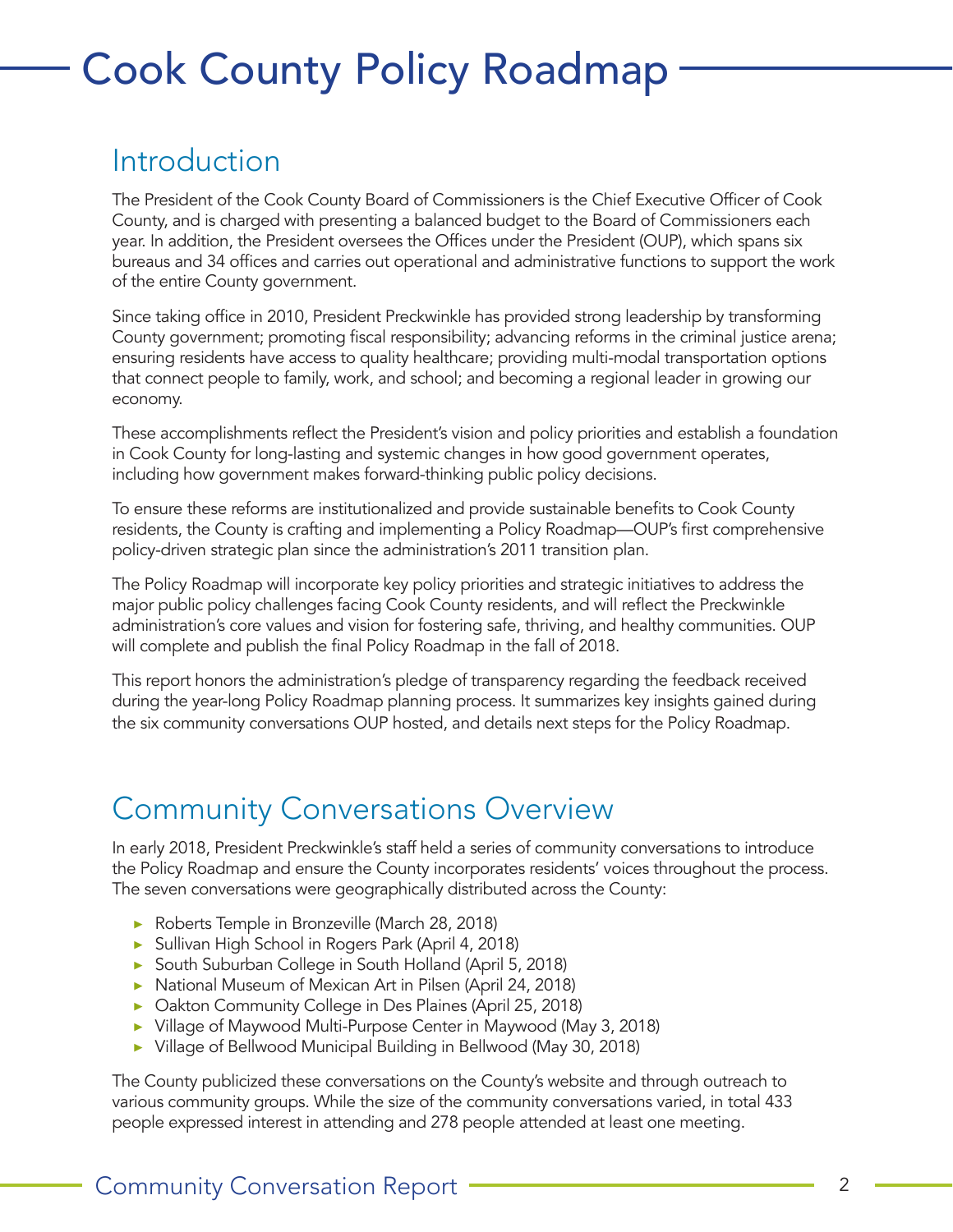Each community conversation began with a brief overview of Cook County to provide context on how County government works and define the scope of the Policy Roadmap. After the overview, conversation participants broke into six focus groups corresponding to the six Policy Roadmap focus areas (healthy communities; open communities; safe and thriving communities; smart communities; sustainable communities; and vital communities). Facilitated by at least one County employee, each focus group addressed the following two questions:

- ▶ For the strategic focus area selected, what do you believe are some of the challenges still existing?
- ▶ What steps do you think OUP should pursue over the next four years to eliminate those challenges?

Each attendee could participate in up to two focus groups of their choosing. After the focus groups concluded, facilitators gave an overview of the major themes that arose during their conversations and staff summarized next steps regarding the Policy Roadmap timeline.

### Community Conversation Feedback

### Healthy Communities (Health and Wellness)

The Healthy Communities focus groups generated a great deal of interest from participants and covered a range of issues including prevention and wellness, affordability and availability of behavioral and mental healthcare, and barriers to accessing currently available healthcare.

#### Healthcare System

Residents are often confused regarding which healthcare system is responsible for which services and programs, making it hard to identify the most appropriate place to seek a given service. Additionally, participants feel there is a lack of cohesion between social service providers, healthcare providers, and County government, which prevents residents from understanding and accessing available prevention and wraparound services and treatment options.

Participants in every focus group requested increased focus on the County's customer service within the healthcare system, citing a lack of staff supervision and employee training to provide effective and pleasant interactions. Focus group participants recommended strategies to address these challenges, including:

- $\blacktriangleright$  Increase awareness of services and priorities by:
	- » Coordinating between all departments to publicize currently available services;
	- » Creating a support services department to provide information;
	- » Utilizing marketing campaigns to circulate important health information;
	- » Holding regular community meetings to give residents a forum to provide feedback;
	- » Creating an external database of health-related organizations; and
	- » Holding informational fairs in the community to raise awareness regarding healthcare resources;
- ▶ Hold cultural trainings with staff to improve cultural competency among workforce; and
- ▶ Create health-focused Community Hubs to involve the community in decision-making.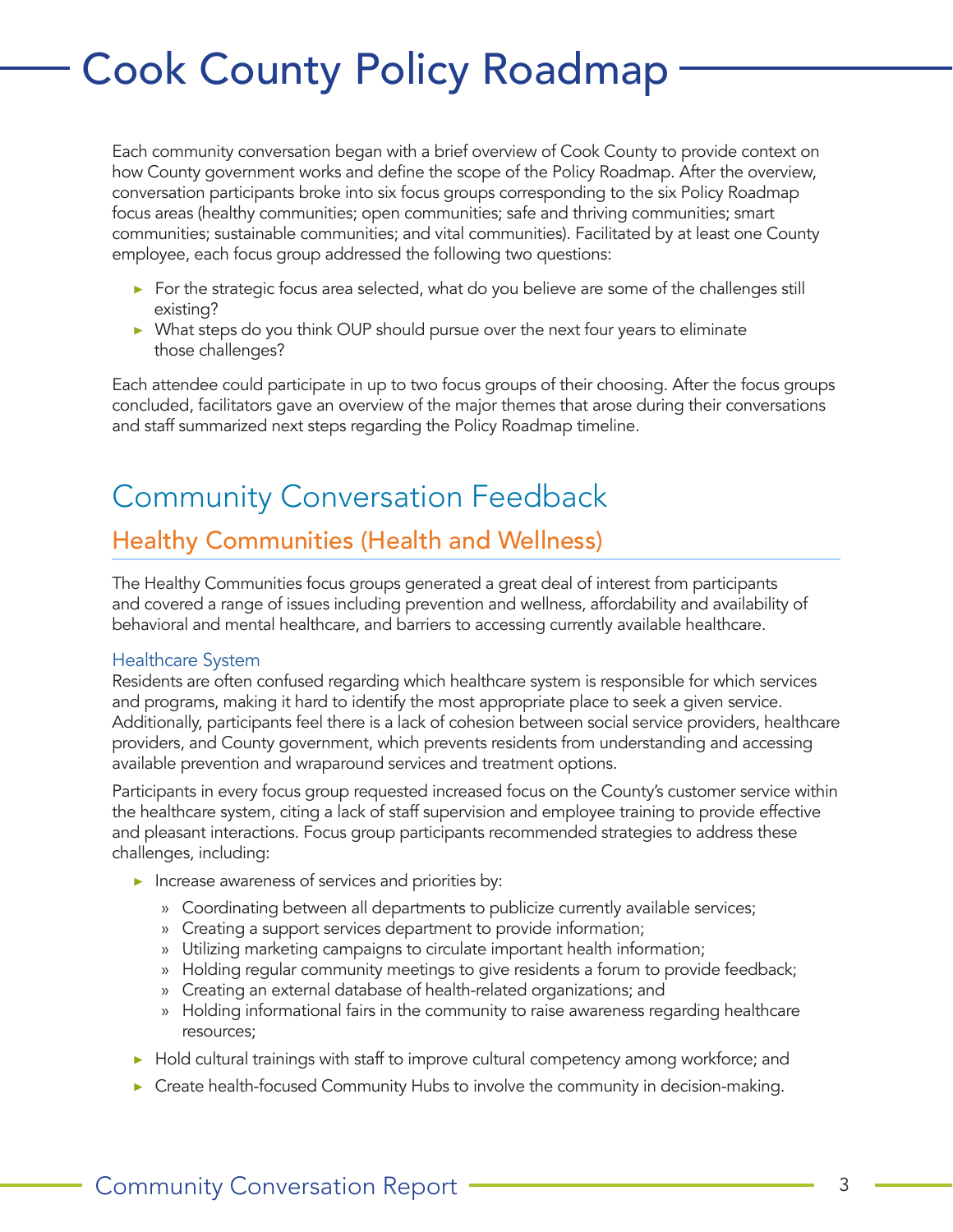Additionally, participants in almost every focus group noted the funding challenges both healthcare systems and patients face. Participants emphasized that many patients cannot afford medications and have trouble navigating complex healthcare and insurance systems. Recommendations related to affordability include:

- ▶ Expand access to CountyCare for more low-income and middle-income residents by increasing the income guidelines (e.g., condition eligibility on annual income of 133% of federal poverty level instead of 100%).
- ▶ Provide more information to residents on navigating and accessing health insurance.
- ▶ Increase available funding for healthcare services and protect human service dollars in Cook County's budget.
- ▶ Advocate for Medicare for all residents.

#### Service Availability

Focus groups discussed a range of strategies to increase service availability:

- ▶ Conduct a needs assessment to inventory resources and identify gaps.
- ▶ Create community health centers and programs.
- $\blacktriangleright$  Increase availability of treatment options for opioid addiction.
- ▶ Increase access to dental services, especially for adults and low-income families.
- ▶ Provide resources for early diagnosis and treatment of developmental illnesses.

In each community conversation, participants specifically identified mental health as an area in which residents experience a severe lack of services, including a lack of preventative measures, a lack of awareness regarding existing mental health services, and a lack of access to mental healthcare. Focus groups emphasized the need to recognize the greater costs to society of failing to address mental health issues. Strategies to increase availability and accessibility include:

- $\triangleright$  Create location(s) that provide collaborative mental healthcare.
- ▶ Advocate for counseling services and coping skills in schools and workplaces.
- ▶ Train first responders to identify and assist people experiencing mental health crises.
- ▶ Open more mental health and counseling facilities, ensuring public transit accessibility.
- ▶ Increase Cook County Health and Hospitals' focus on mental illness, including inpatient psychiatric services.

#### Prevention and Wellness

In addition to essential, urgently needed healthcare services, participants discussed the importance of prevention and wellness when building healthy communities. Specific prevention and wellness recommendations include:

- ▶ Increase focus on chronic illnesses and co-morbidities, specifically diabetes and obesity.
- ▶ Provide free diabetes education resources to all community residents.
- ▶ Address inequities in access to safe, secure, and accessible recreation by fostering walkable neighborhoods and increasing accessibility of Forest Preserves.
- ▶ Use technology to teach people how to monitor their health and make healthier choices.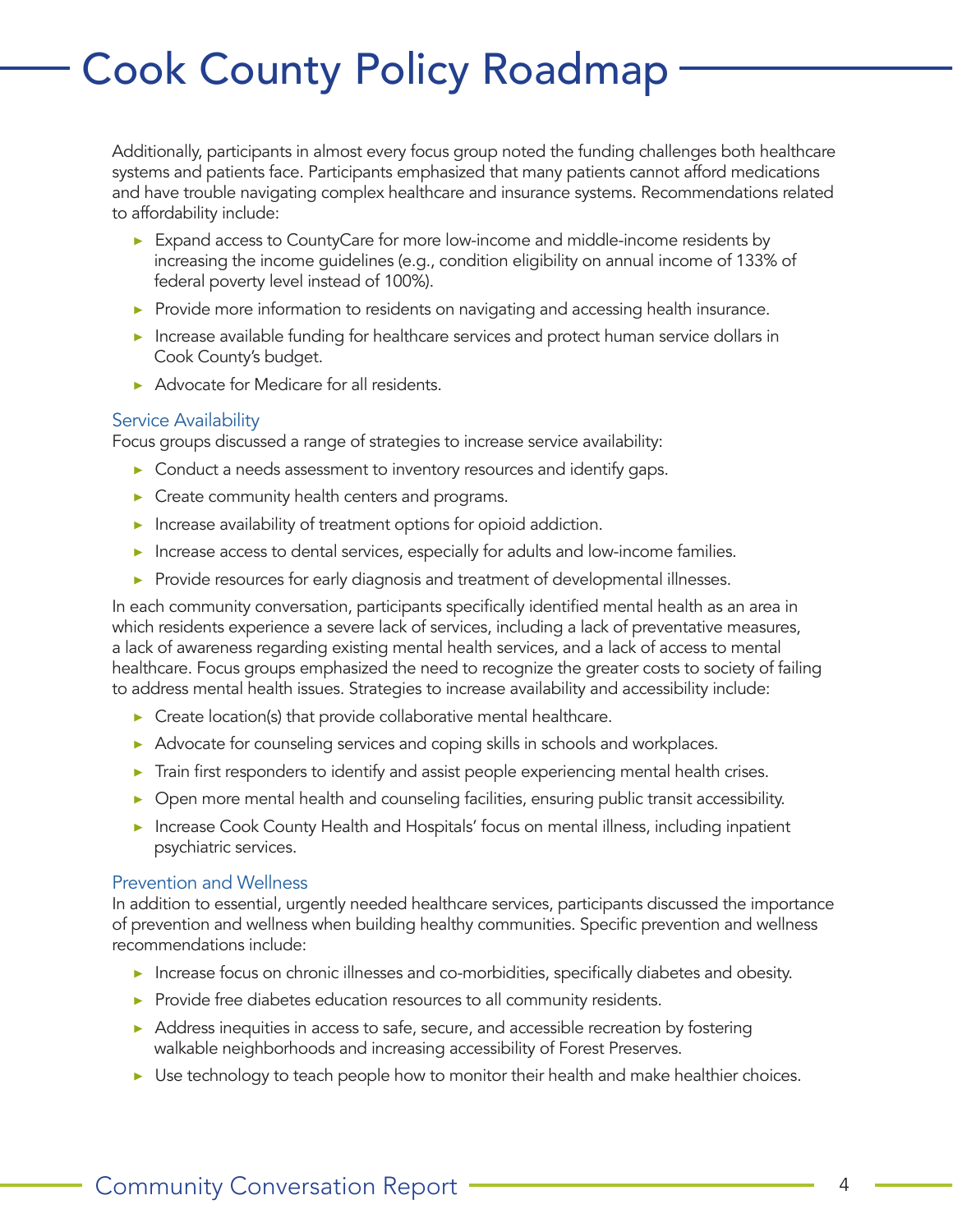#### Broad health-related policies

While access to healthcare is essential, many of the problems underlying health inequities directly relate to poverty; the healthcare system alone cannot address these systemic challenges. Specific strategies to address broad health-related problems include:

- ▶ Address food insecurity by:
	- » Considering economic development policies that create a diverse, rich food base;
	- » Training hospital staff to incorporate food access screenings into check-ups; and
	- » Informing residents about businesses that buy and use food from local farms.
- ▶ Expand program that houses homeless patients.
- $\triangleright$  Support efforts to legalize marijuana.

#### Inequity and barriers to accessing healthcare

Equity is a central principle of the Cook County Policy Roadmap; the need to highlight this principle in every aspect of the County's work was reflected in conversations regarding existing disparities and barriers in the healthcare system. Participants particularly noted inequities faced by certain vulnerable populations, including people with disabilities, people with limited English proficiency, and the elderly. Furthermore, participants identified that inequities in availability of certain health services are concentrated in certain areas of the County. Participants expect equity in health services for all neighborhoods in the County.

People with limited English proficiency experience severe barriers to accessing health services, including a lack of translation and interpretation services, compounded by the lack of bilingual and culturally competent personnel employed in the healthcare system. Additionally, hospital systems must improve the availability of translated materials and information to increase accessibility. Strategies participants recommended to address these language barriers include:

- ▶ Hire doctors and other staff who reflect the community.
- ▶ Create County-wide language access policy that incorporates language lines in all departments.

Finally, participants highlighted concerns regarding how the healthcare system interacts with undocumented immigrants. Participants believe that the healthcare system does not feel safe for many residents, even though Cook County is a Fair and Equal County for Immigrants. To ensure safety and sanctuary for all residents, participants recommend Cook County:

- ▶ Make every effort to provide care without requesting sensitive personal information such as Social Security numbers and photo IDs.
- ▶ Train staff on importance of Fair and Equal County status and how to provide safe care.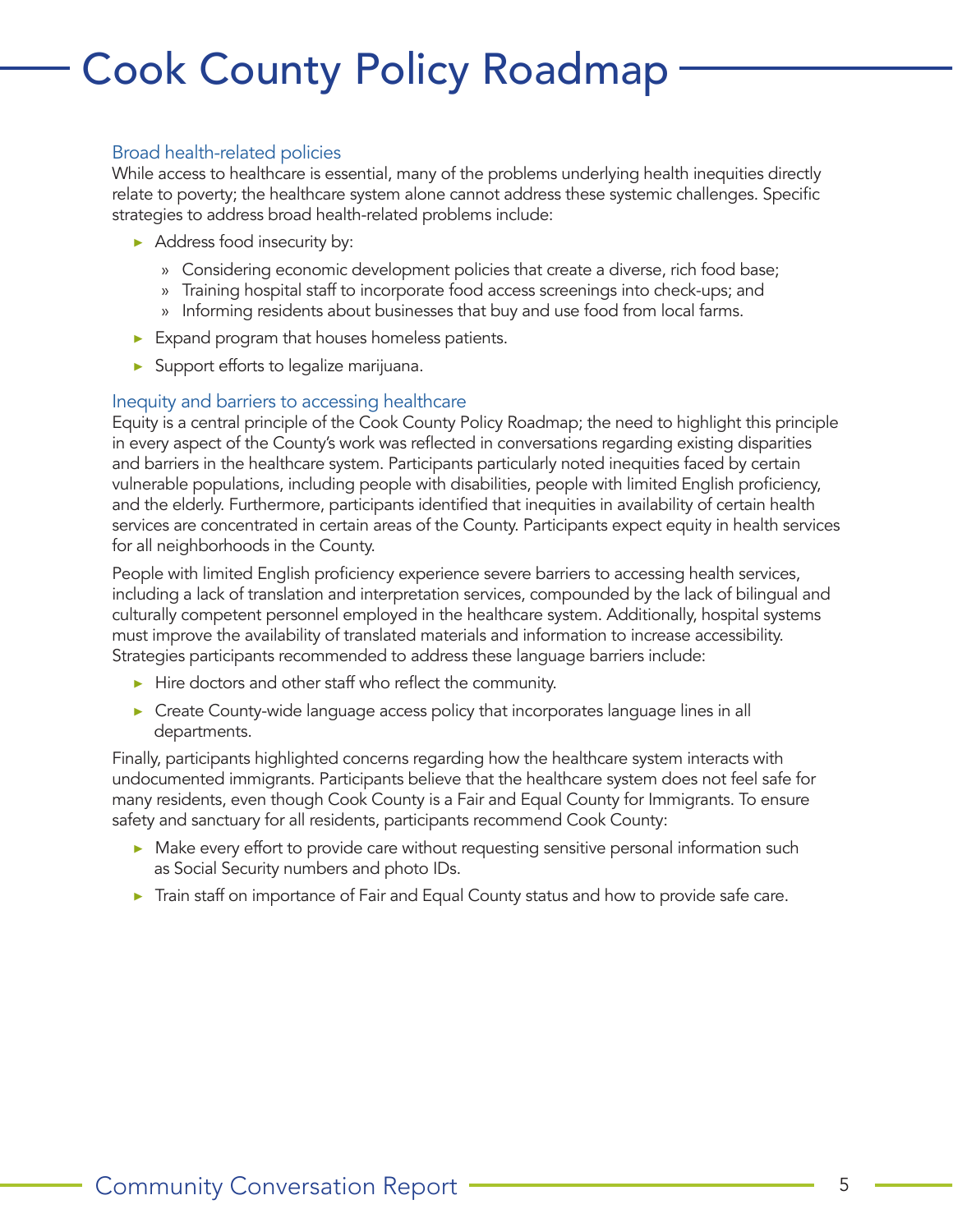### Open Communities (Operational Excellence)

Throughout the open communities focus groups, participants reported a lack of clarity regarding what services or programs fall under the County's jurisdiction and the role of each elected official. This confusion poses problems for each office and complicates residents' attempts to access government services and programs. To address these issues, participants suggested Cook County:

- ▶ Educate the public on Cook County's services by:
	- » Utilizing social media to connect with more residents;
	- » Utilizing County website to explain government structure and services;
	- » Sending County staff to municipalities to educate residents on County services;
	- » Holding "County Fairs" to provide a forum where residents can interact with County and municipal officials and learn how to access services;
	- » Creating a video and mass mailing to explain what County offers; and
	- » Educating youth about local government through school government days.
- ▶ Foster connections, collaboration, and communication to make all units of government work together by:
	- » Integrating technology systems enhance information sharing;
	- » Increasing collaboration between the City of Chicago and Cook County;
	- » Creating County-wide leadership council to address all County services; and
	- » Forming intergovernmental agreements to reduce overlapping services.
- ▶ Create a centralized customer service intake like the City of Chicago's 3-1-1.
- ▶ Provide grant writing technical assistance or an abbreviated application to ensure small organizations can compete for County grants.

Participants also expressed concern regarding Cook County customer service, noting the public believes County employees do not care about residents seeking services or assistance. Most focus teams cited instances of negative customer service and suggested the following strategies:

- ▶ Provide customer service training to employees.
- $\triangleright$  Create metrics to evaluate customer service, and use them to improve (ex: number of employees a customer speaks with to get answer; wait time for service).
- ▶ Increase diversity of Cook County staff by:
	- » Hiring more qualified bilingual and culturally competent employees;
	- » Promoting job opportunities among community members; and
	- » Increasing the ease of applying to County jobs.
- ▶ Translate Policy Roadmap community survey into Spanish and other languages.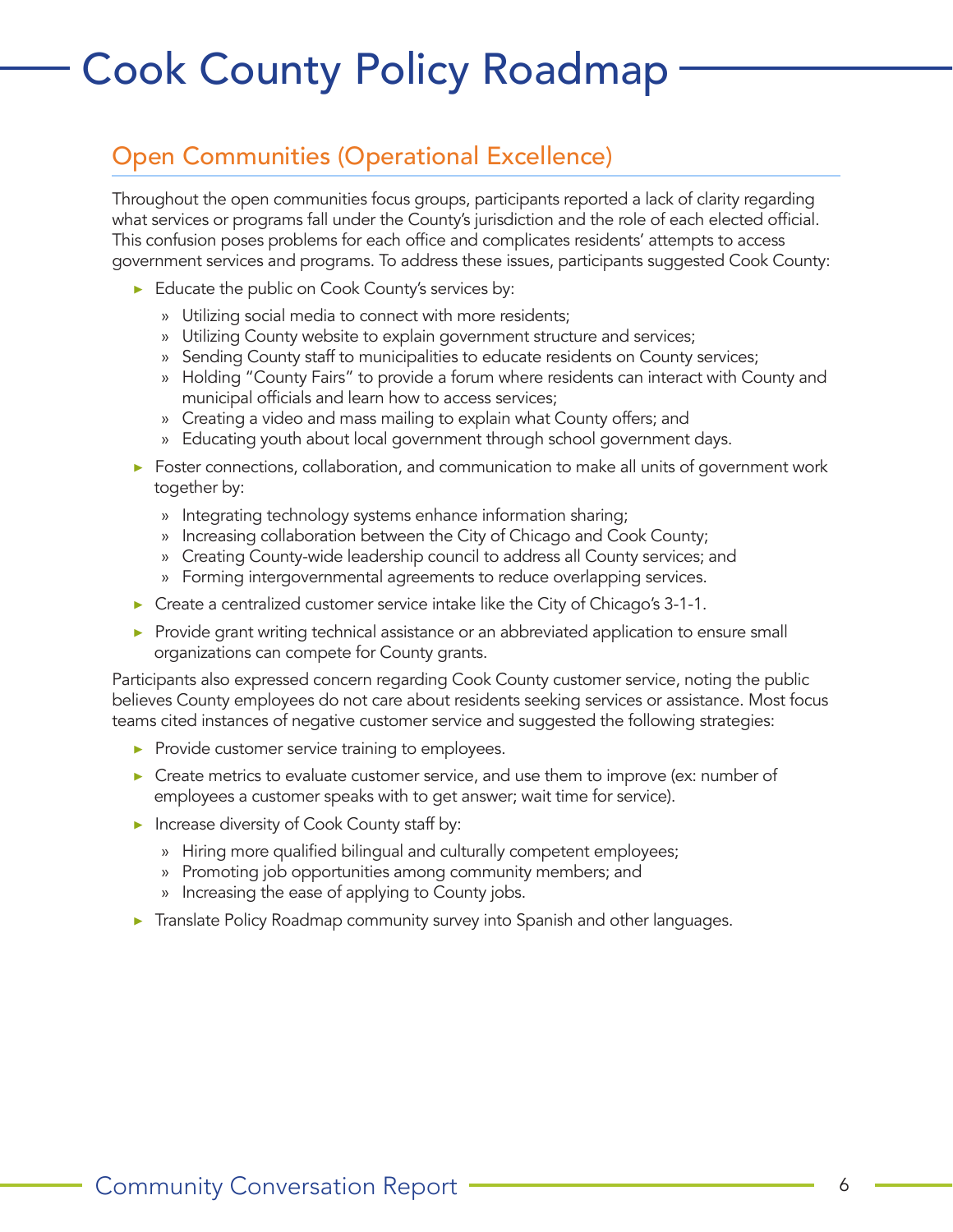### Safe and Thriving Communities (Criminal Justice)

Criminal justice focus groups discussed systemic injustices inherent within the criminal justice system, broader policies issues that are linked to crime, and services to prevent crime and enable returning residents to flourish.

#### Systemic injustice

Participants discussed a range of systemic flaws in the criminal justice system, including inequality in sentencing based on race and ethnicity, discrimination against poor residents through the bail system, drug laws that predominately incarcerate young people of color, misaligned profit incentives for vendors who rely on a flow of individuals into the criminal justice system, and an overly punitive mentality within the system. These barriers fuel a lack of trust between residents and law enforcement agencies, and make residents skeptical of government. To address these and other large-scale challenges, participants recommend Cook County:

- ▶ Reallocate money and resources from criminal justice system, such as Cook County Jail, to preventative focus (e.g., jobs programs) and health services.
- ▶ Study vendors' profit from criminal justice system and create safeguards to prevent vendors from influencing incarceration policies to generate profit (e.g., Cook County vendors providing substance abuse or mental healthcare treatment for people detained in Cook County Jail or for electronic monitoring services for residents released on probation).
- ▶ Support efforts to legalize marijuana.
- ▶ Ensure Cook County remains a fair and equal county for immigrants by:
	- » Protecting sensitive personal information;
	- » Moving Women, Infants, and Children (WIC) offices out of court buildings to decrease barriers to access for undocumented individuals;
	- » Refusing U.S. Immigration and Customs Enforcement access to courts and justice system buildings; and
	- » Calling for an end to the Chicago Police Department gang database.
- ▶ Increase collaboration between elected officials responsible for public safety to achieve policy reform.
- ▶ Use political influence to stir a paradigm shift toward community policing and non-criminal resolution of antisocial behaviors.
- ▶ Continue supporting policy changes that permit non-violent drug offenders to be released regardless of ability to make bond.
- ▶ Increase availability of diversion opportunities that allow individuals to avoid criminal records if completed successfully
- ▶ Support criminal record expungement.

As with other policy issues detailed in this report, participants noted that crime and safety are intertwined with poverty. Recommendations to fight poverty include:

- ▶ Build transportation system to connect communities to jobs.
- ▶ Ensure youth receive education necessary to be employed when they graduate high school.
- ▶ Connect people experiencing homelessness to programs and jobs.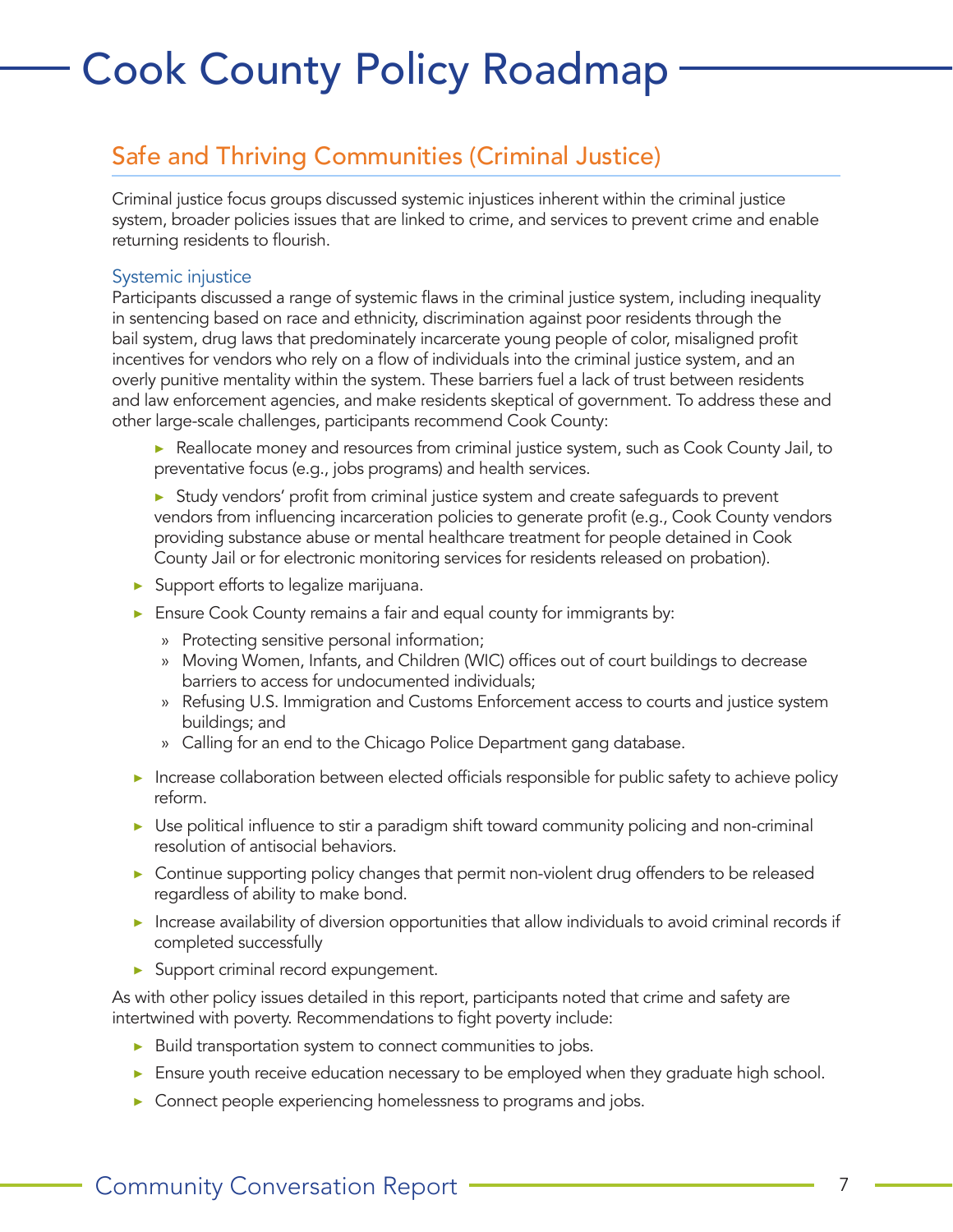▶ Provide additional support to victims of crime and their families to address post traumatic stress disorder (PTSD) at the individual and community level.

Finally, participants discussed strategies for both providing prevention services and serving people currently involved in the justice system:

- ▶ Increase focus on restorative justice so youth learn appropriate conflict resolution skills.
- ▶ Hire more translators in the criminal justice system to support victims, defendants, and their families.
- $\blacktriangleright$  Support currently detained residents by:
	- » Increasing access to education to improve job prospects upon return to community;
	- » Continuing to provide mental health services; and
	- » Providing pro bono legal services to guide people through the judicial process.
- $\blacktriangleright$  Support returning residents by:
	- » Creating transition center for released residents to access available resources;
	- » Creating scholarships for returning residents to attend trade school;
	- » Banning housing and employment discrimination against people with criminal records;
	- » Providing transitional housing at Cook County Land Bank properties;
	- » Increasing available post-incarceration resources for women and girls; and
	- » Developing policies and incentives to encourage the hiring of returning residents, including encouraging insurance companies to lessen restrictions and premiums for these individuals.

#### Smart Communities (Public Infrastructure)

Public infrastructure conversations include discussions on affordable housing, transit and transitoriented development, and development. Participants are concerned about aging infrastructure, including roads, water mains, and abandoned buildings, and cited a lack of maintenance plans to address this issue. Strategies include:

- ▶ Increase availability of senior and fair market housing and decrease barriers to developing multi-bedroom units to ensure families can access housing.
- ▶ Address flooding concerns in affected communities by:
	- » Providing more grants to key flooding areas;
	- » Expanding Rain Ready Program;
	- » Creating a County working group to address this issue;
	- » Installing more underground sewers as part of Cook County's Storm Water Management Plan; and
	- » Funding storm sewer projects in unincorporated areas.
- ▶ Foster walkable neighborhoods.
- ▶ Increase efficiency and sustainability by installing technology such as electronic enabled water meters and LED lights.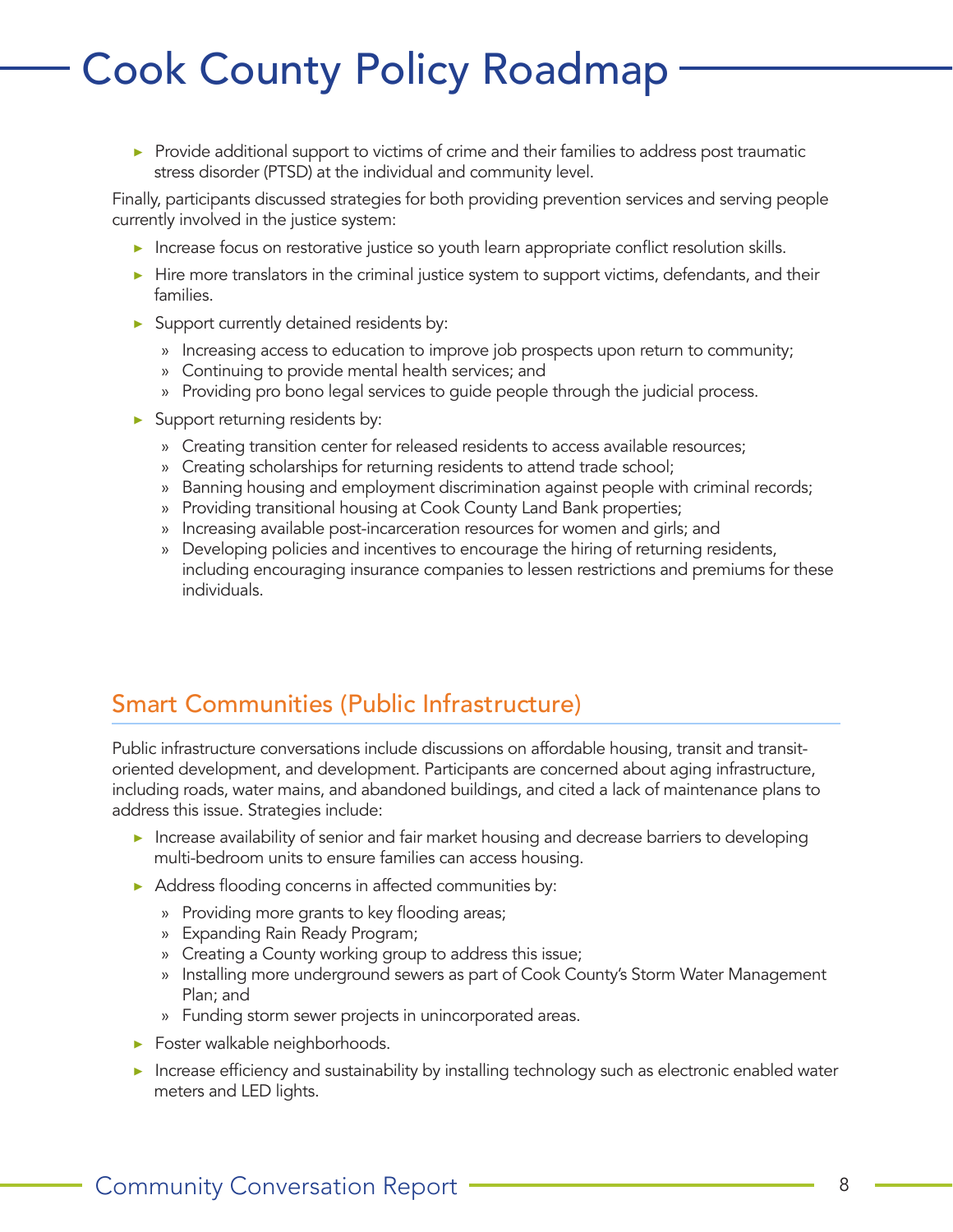- ▶ Enforce stricter regulations on checking pipes for lead and assist residents and businesses in replacing contaminated infrastructure.
- $\triangleright$  Focus on transportation equity when making transportation investments.
- $\blacktriangleright$  Increase collaboration with municipalities to minimize the burden of transportation construction on residents (ex: given municipality notice when opening a road so they can secure funding to simultaneously replace affected water pipes)
- ▶ Incentivize local agencies to conduct Complete Streets Planning.
- ▶ Pass ordinance to have municipalities file their annual Capital Improvement Plans.

Discussions of public infrastructure also focused on data, technology, and the County's roles and responsibilities in this regard. Discussion participants noted that different municipalities have different technological tools and capabilities, which can cause challenges when trying to design a system or initiative that everyone can use. Participants discussed the following strategies:

- ▶ Create opportunities for municipalities to share purchasing of technology equipment to lower the overall cost.
- $\blacktriangleright$  Ensure equity in internet and technology by:
	- » Investing in wireless internet in key locations to provide access for residents;
	- » Advocating for data privacy protections on behalf of residents;
	- » Ensuring maximum security of data collected or managed by Cook County; and
	- » Advocating for net neutrality.

### Sustainable Communities (Environmental Sustainability)

Sustainable communities' conversations focused on increasing public awareness, combating pollution, and creating environmental policy initiatives. Participants feel Cook County and individual communities do not adequately prioritize environmental needs or provide suitable funding for sustainability issues. Intergovernmental collaboration is essential to sustainability given that environmental challenges do not fall neatly within municipal boundaries. To address these challenges, participants recommend Cook County:

- ▶ Create County-wide and agency specific environmental targets to prioritize and make cost feasibility determinations in a transparent and accountable way.
- ▶ Provide environment and sustainability trainings for employees.
- ▶ Require regular environmental reports from Department of Public Health.
- ▶ Create an environmental task force with seats for concerned residents.
- ▶ Adequately fund Department of Public Health and environmentally focused organizations.

Participants also discussed strategies to address the lack of community awareness regarding the County's sustainability responsibilities and initiatives, as well as general best practices for individual households. The County must make residents aware of available services, and ensure information is available in all necessary languages. Recommended strategies include:

▶ Organize public awareness campaigns around pressing environmental issues (e.g., lead pollution; air quality; green space initiatives), as well as available programs (e.g., water testing; plant giveaways; farmers markets).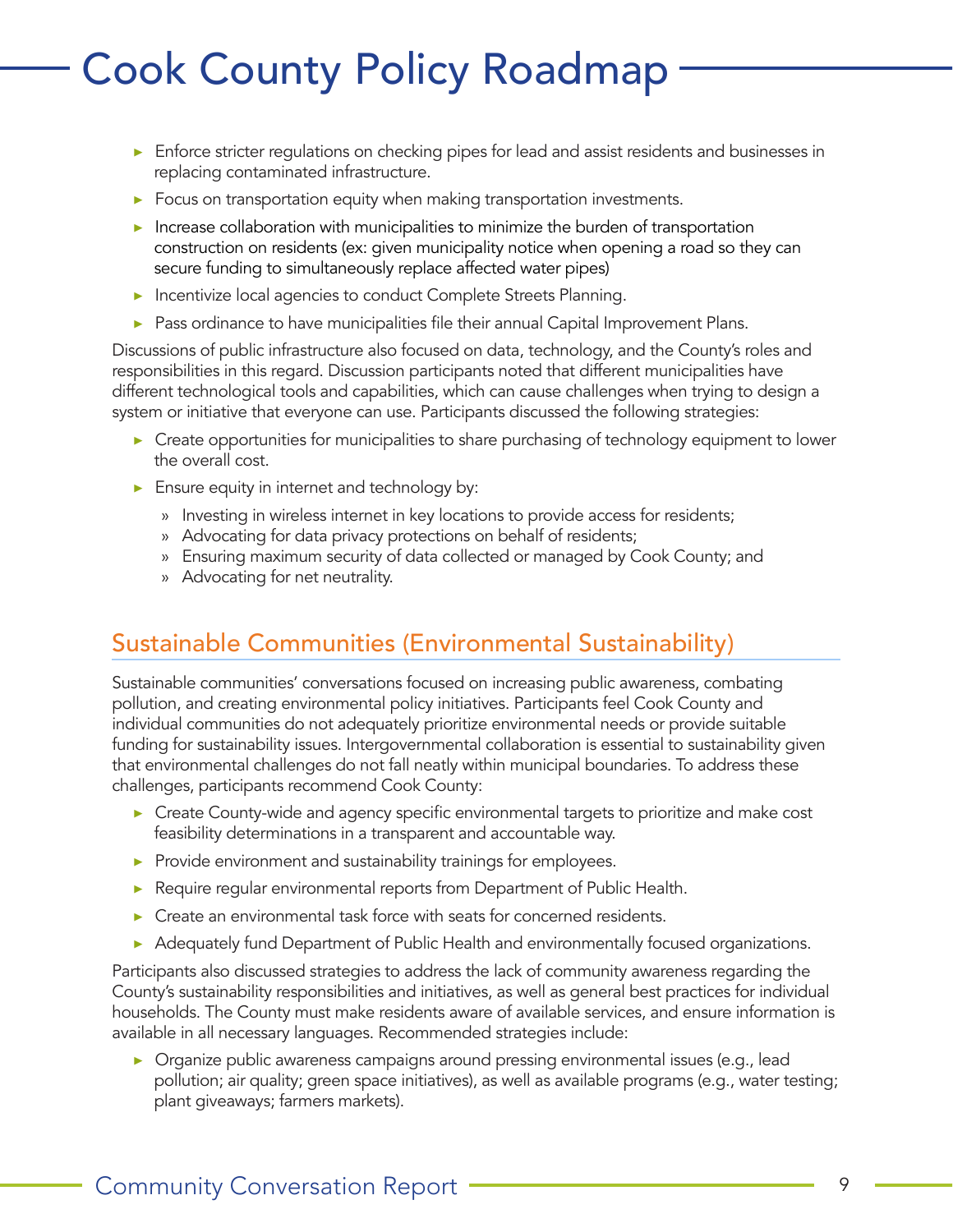- ▶ Encourage schools, park districts, and Forest Preserves to organize environmental projects for youth to promote early interest in the environment.
- ▶ Hold more community forums to increase communication with residents.

Participants also discussed tactics to address specific environmental challenges and policy issues:

- ▶ Consider green housing initiatives to address homelessness and create jobs.
- ▶ Connect Cook County Land Bank to community gardens and other community plots.
- ▶ Support active transit, including bicycling, by connecting the lakefront trails with the Forest Preserves.
- $\blacktriangleright$  Increase utilization of solar, geothermal, and wind energy by:
	- » Allowing and offering property tax breaks for residents to integrate eco-friendly energy into their homes (e.g., solar panels; wind turbines; rain water towers) and
	- » Working with private sector to install wind turbines along highways.
- ▶ Improve Forest Preserve maintenance through more beautification programs.
- ▶ Increase penalties for landlords regarding environmental and health violations.
- ▶ Reduce barriers for residents to repurpose vacant land.

In addition to broader policy initiatives, focus group participants expressed deep concern regarding pollution and toxins, and emphasized that pollution disproportionately affects certain communities. Participants felt government does not effectively inform the public of environmental hazards, including lead and asbestos contamination in facilities and residential homes, air pollution caused by vehicular emissions, toxic soil, and dump site contamination. Participants want expanded legal ability to inspect facilities and infrastructure, increasing government's ability to evaluate problems and provide information to the public. Strategies to address pollution include:

- ▶ Emphasize "environmental justice" and equality, instead of simply sustainability.
- ▶ Address disparities within water infrastructure systems.
- ▶ Levy larger fines for dumping into waterways and land.
- ▶ Test for lead in suburban Cook County residential homes and facilities.
- ▶ Regulate vehicular equipment that releases poisonous emissions into air.

#### Vital Communities (Economic Vitality)

Economic development discussions revolved around key questions such as, "How can municipalities bring businesses to their neighborhoods?"; "How can we create more transparency in the bidding process?" and "What do businesses and individuals need to be economically successful?"

#### Workforce development and job training

When discussing unemployment, participants noted a wide range of systemic barriers to employment including untreated mental health conditions, inequitable school funding, food insecurity, lack of affordable housing, and inaccessible public transit. To combat these challenges, participants recommended the County: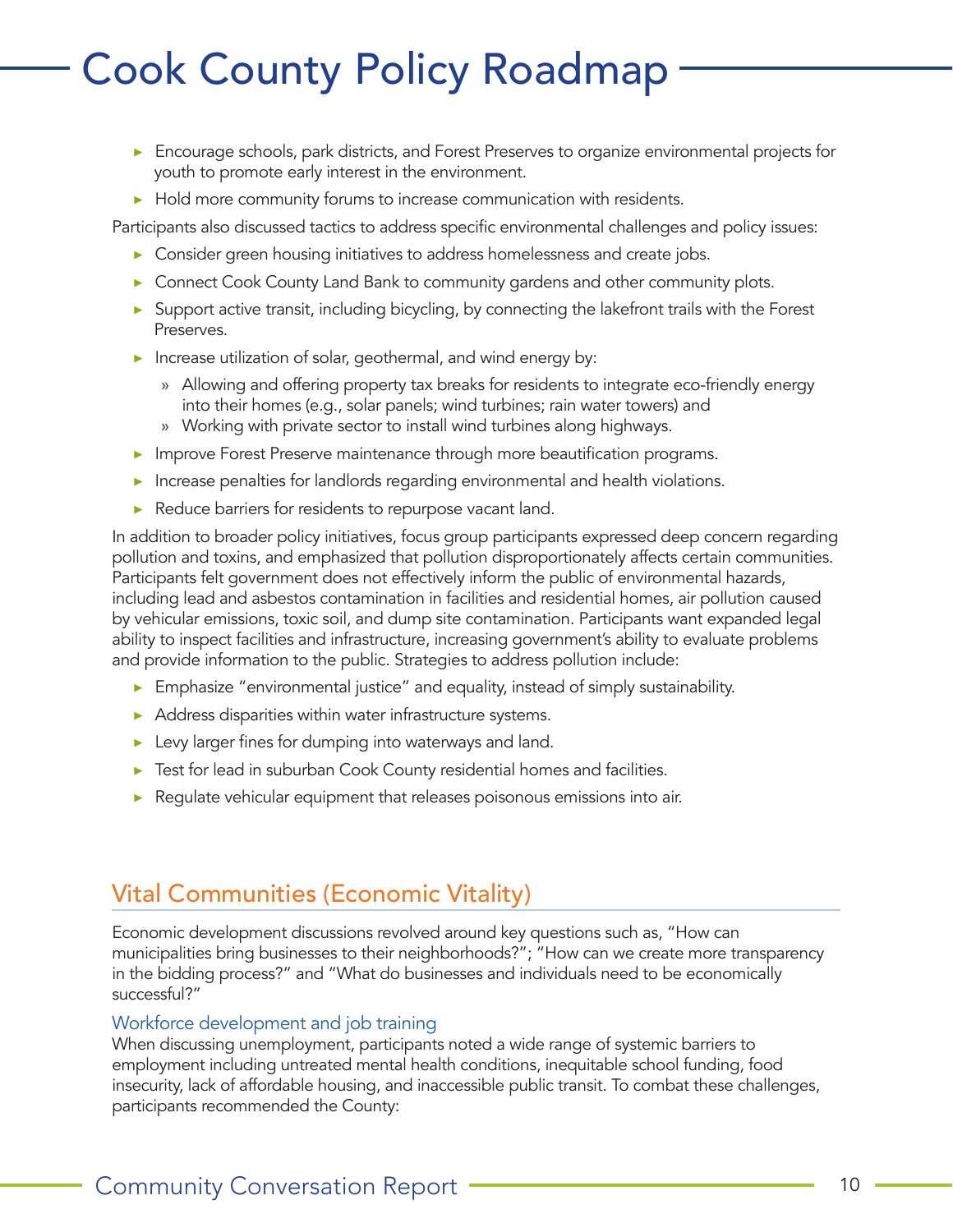- $\triangleright$  Use the Regional Growth Initiative as a partnership model to address state tax reform, equitable school funding, and federal government assistance.
- ▶ Work with U.S. Department of Housing and Urban Development to increase availability of Housing Choice Vouchers for the Housing Authority of Cook County.
- ▶ Ensure that residents living in affordable housing can rely on public transportation to access employment opportunities.
- ▶ Make data-driven decisions by mapping affordable housing and employment opportunities
- ▶ Track developer compliance with affordable housing requirements to ensure units remain dedicated to affordable housing for entirety of incentive agreement.
- ▶ Consider innovative projects to provide affordable housing in partnership with the Cook County Land Bank (e.g., Tiny House program in Englewood).
- ▶ Advocate for raising the minimum wage statewide to eliminate disparities between municipalities.

In addition to addressing these systemic barriers, participants discussed the importance of training programs to provide job seekers with the necessary skills to compete for available jobs. Programs should incorporate soft skills, including resume writing and interview etiquette, and entrepreneurial training into their curricula. While participants commended the County's existing job training efforts, including the Chicago Cook Workforce Partnership, they also suggest the following strategies:

- ▶ Better advertise existing job training opportunities by creating database or website of available job training services.
- ▶ Ensure job training opportunities are available to all residents, including young people with or without high school diplomas, returning residents, and workers seeking retraining.
- ▶ Address skilled worker shortage by training workers for current opportunities in the trades.

Participants also discussed broad economic development policies. To spur equitable business development, participants request increased County support for minority- and women-owned business enterprises (M/WBE), including forming a universal certification program and making M/WBE data publicly accessible. Municipal leaders who attended the community conversations requested improved communication with municipalities regarding economic incentive decisions and their impact on communities. Other broad policies discussed include:

- ▶ Reconsider Property Tax Incentive Prevailing Wage Requirement (Ordinance 18-1604) and reassess implementation date to allow for comprehensive discussions, assessments, and alternatives.
- ▶ Revitalize the Single-Family Rehabilitation Program.
- ▶ Develop a data matrix to support data-driven decisions relating to economic development.
- Support the proposed Peotone Airport for economic development benefits.
- ▶ Pass an ordinance to require banks to invest in communities they serve.
- **IMPROVE COUNTY procurement operations by:** 
	- » Developing regional formula to distribute procurement opportunities and dollars;
	- » Awarding contracts primarily to companies located within Cook County; and
	- » Establishing a set-aside program for opportunities that specifically promote South Suburban businesses.